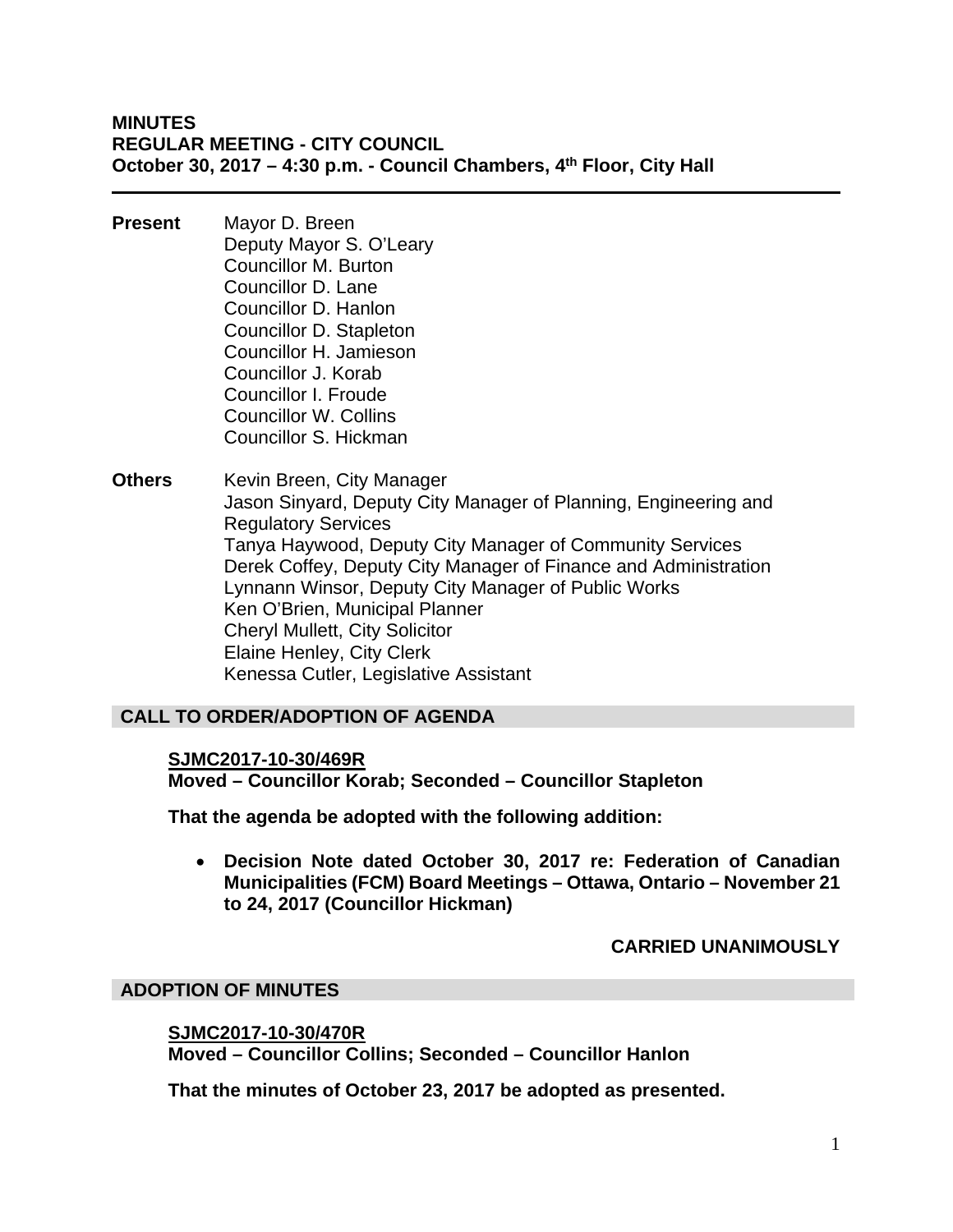## **CARRIED UNANIMOUSLY**

#### **NOTICES PUBLISHED**

Council considered the two notices published below.

 A Discretionary Use application has been submitted by The O'Leary Therapeutic Clinic requesting permission to occupy a portion of 74 O'Leary Avenue for a Registered Massage Therapy Clinic.

### **SJMC2017-10-30/471R Moved – Councillor Hanlon; Seconded – Councillor Froude**

**That Council approve the above listed application subject to all applicable City requirements.** 

## **CARRIED UNANIMOUSLY**

 A change of Non-Conforming Use application has been submitted to the City requesting permission to convert 396 Back Line into a Martial Arts Studio.

### **SJMC2017-10-30/472R Moved – Councillor Collins; Seconded – Councillor Burton**

**That Council approve the above listed application subject to all applicable City requirements.** 

## **CARRIED UNANIMOUSLY**

#### **COMMITTEE REPORTS**

#### **Development Committee Report – October 24, 2017**  *[Link to Report](#page-5-0)*

Council considered the above noted report:

**SJMC2017-10-30/473R Moved – Councillor Burton; Seconded – Councillor Lane** 

**That the above noted report be adopted as presented in relation to the following recommendations:** 

**Item #1: 87 Circular Road**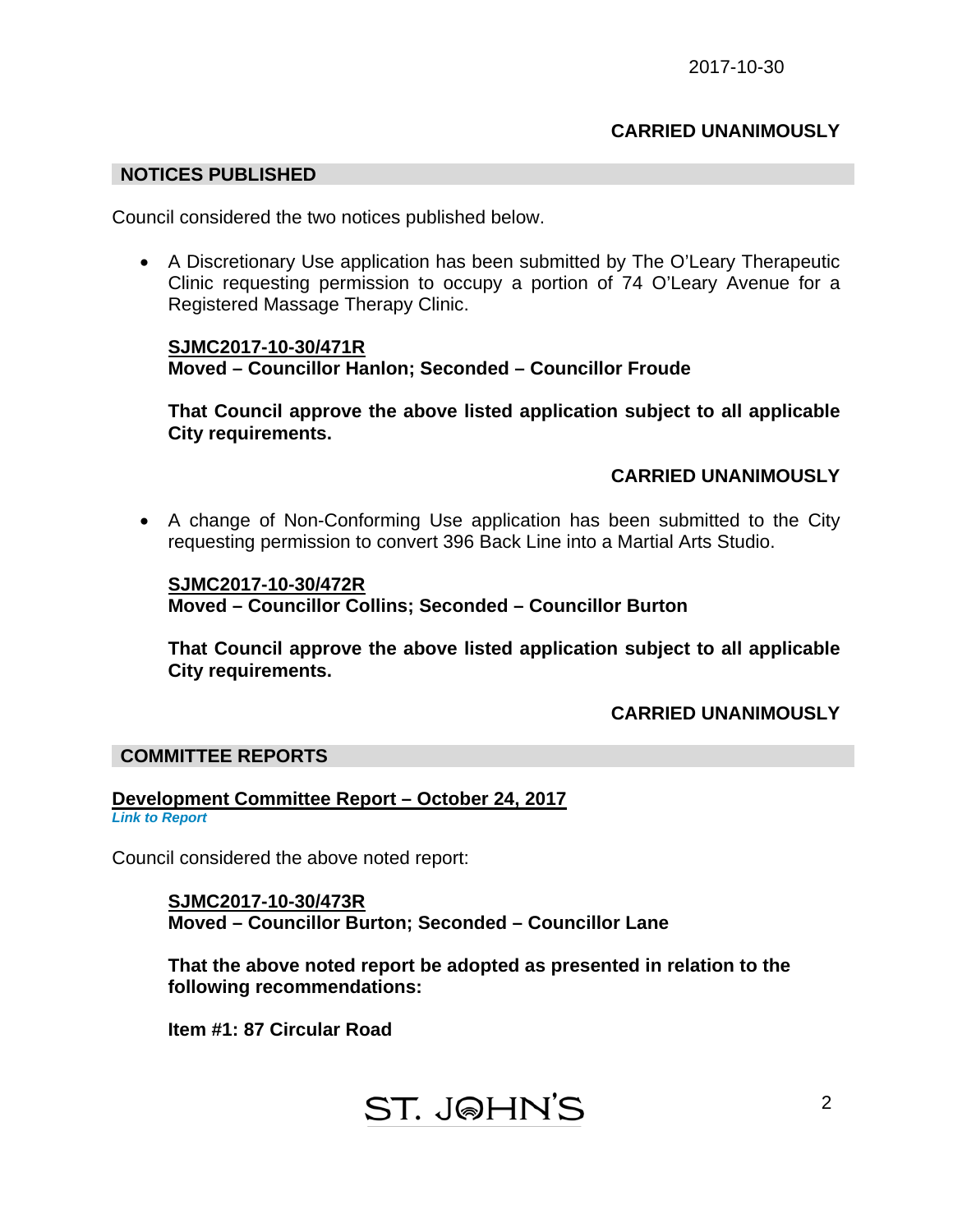**Recommendation: It is recommended by the Development Committee that Council approve both the 3% and the 3.5% Rear Yard variances.** 

**Item #2: 113 Blackmarsh Road** 

**Recommendation: It is recommended by the Development Committee that Council approve the 3% variance of Lot Area to allow for 1745 square meters as well as re-establish the Building Line at 10m.** 

#### **CARRIED UNANIMOUSLY**

#### **DEVELOPMENT PERMITS LIST**  *[Link to List](#page-6-0)*

Council considered as information, the above noted for the period October 19, 2017 to October 25, 2017.

## **BUILDING PERMITS LIST**

*[Link to List](#page-7-0)* 

Council considered, for approval, the above noted for the period dated October 19 to October 25, 2017.

## **SJMC2017-10-30/474R**

**Moved – Councillor Hickman; Seconded – Deputy Mayor O'Leary** 

**That the building permits list dated October 19, 2017 – October 25, 2017 be adopted as presented.** 

#### **CARRIED UNANIMOUSLY**

3

#### **REQUISITIONS, PAYROLLS AND ACCOUNTS**  *[Link to Memo](#page-9-0)*

Council considered the requisitions, payrolls and accounts for the week ending October

25, 2017.

# **SJMC2017-10-30/475R Moved – Councillor Hickman; Seconded – Deputy Mayor O'Leary**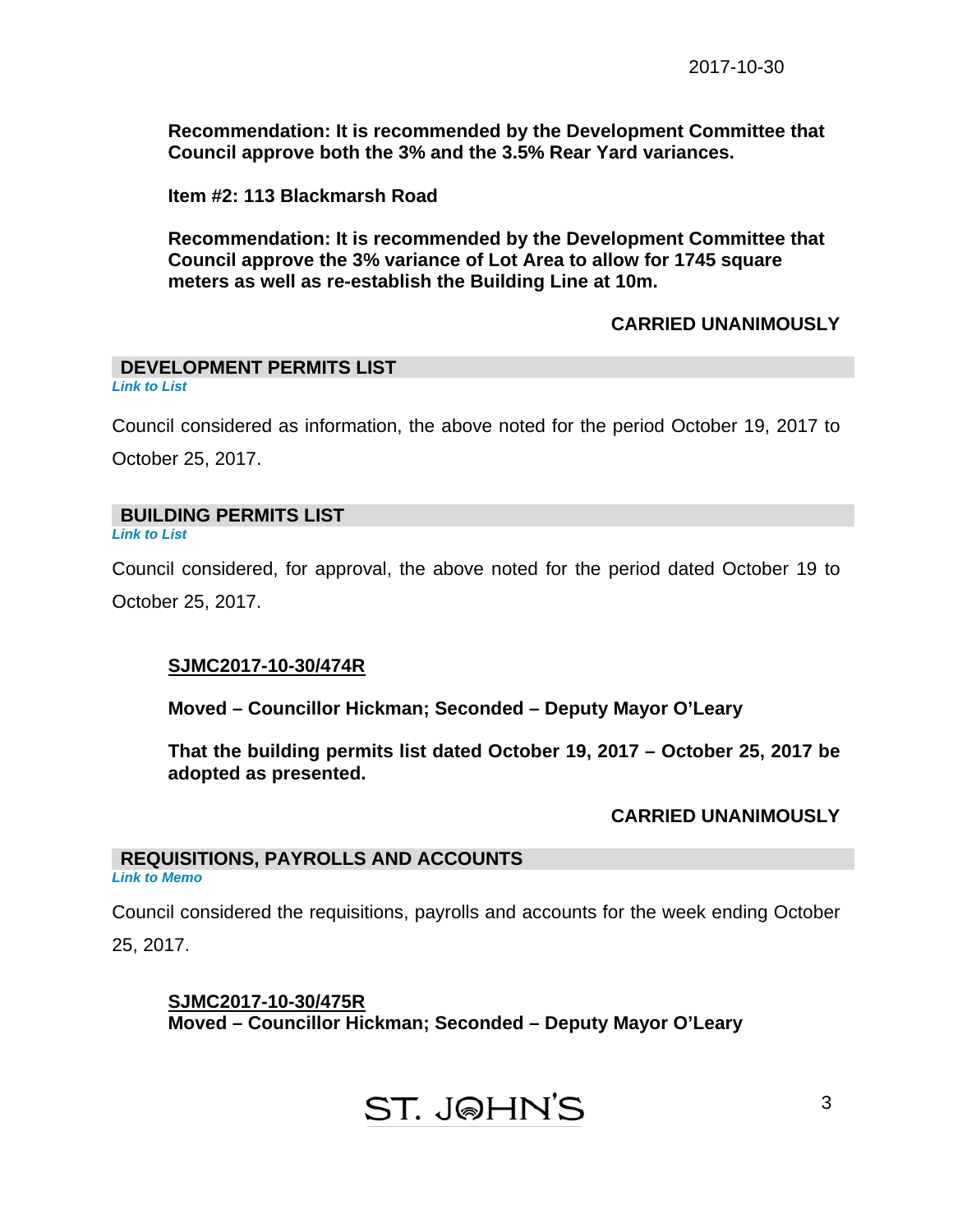**That the requisitions, payrolls and accounts for the week ending October 25, 2017 in the amount of \$4,561,236.82 be approved as presented.** 

## **CARRIED UNANIMOUSLY**

#### **TENDERS/RFPS**

## **NOTICES OF MOTION, RESOLUTIONS, QUESTIONS AND PETITIONS**

#### **OTHER BUSINESS**

**Decision Note dated October 25, 2017 re: St John's Sports and Entertainment Ltd. (SJSE) – Board of Directors** 

Council considered the above noted Decision Note.

 **SJMC2017-10-30/476R Moved – Councillor Hickman; Seconded – Councillor Jamieson** 

**That Council appoint Sean Charters and Andrew Sinclair to the SJSE Board based on their skill set and experience.** 

**CARRIED UNANIMOUSLY** 

**Decision Note dated October 30, 2017 re: Federation of Canadian Municipalities (FCM) Board Meetings – Ottawa, Ontario – November 21 to 24, 2017 (Councillor Hickman)** 

Council considered the above noted Decision Note.

 **SJMC2017-10-30/477R Moved – Deputy Mayor O'Leary; Seconded – Councillor Hanlon** 

**That Council approve the costs associated with Councillor Hickman's travel at the FCM meetings in Ottawa, November 21-24, 2017.** 

## **CARRIED UNANIMOUSLY**

#### **Council Referrals and Staff Requests**

 Deputy Mayor O'Leary inquired about creating a policy for heritage regulations. She asked for it to be referred to the next Committee of the Whole. She also asked for an update on the Bowring Park bridge heritage project.

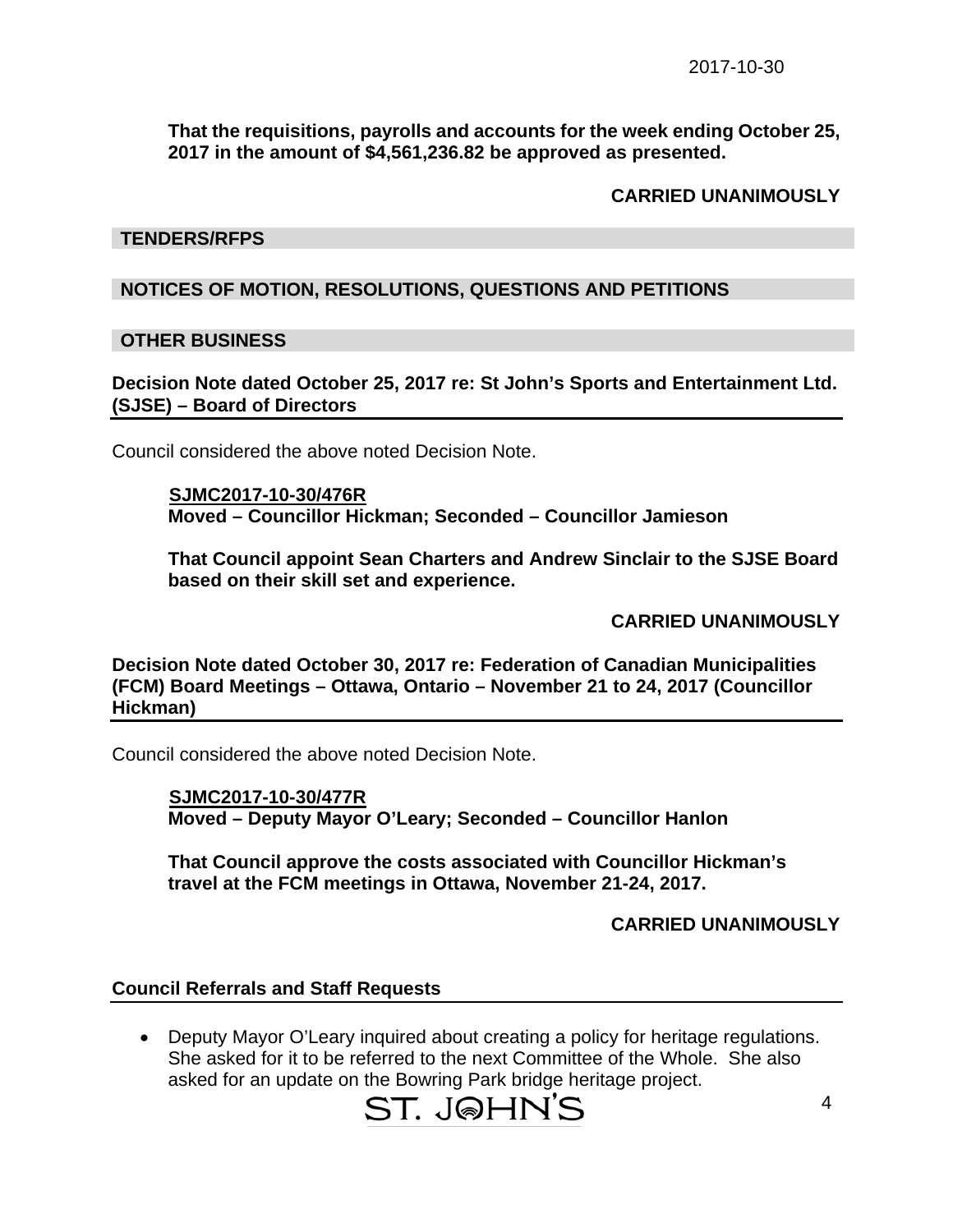- Councillor Burton noted that tomorrow is World Cities Day she suggested that the City should recognize this day formally and referred it to the next Committee of the Whole meeting.
- Councillor Collins asked that staff meet with MP Seamus O'Regan and the St. John's Port Authority to come to an agreement regarding Southside Road.

 $\overline{\phantom{a}}$  , which is a set of the set of the set of the set of the set of the set of the set of the set of the set of the set of the set of the set of the set of the set of the set of the set of the set of the set of th

## **ADJOURNMENT**

There being no further business, the meeting adjourned 5:02 p.m.

 **MAYOR** 

 $\overline{\phantom{a}}$  , and the contract of the contract of the contract of the contract of the contract of the contract of the contract of the contract of the contract of the contract of the contract of the contract of the contrac  **CITY CLERK** 

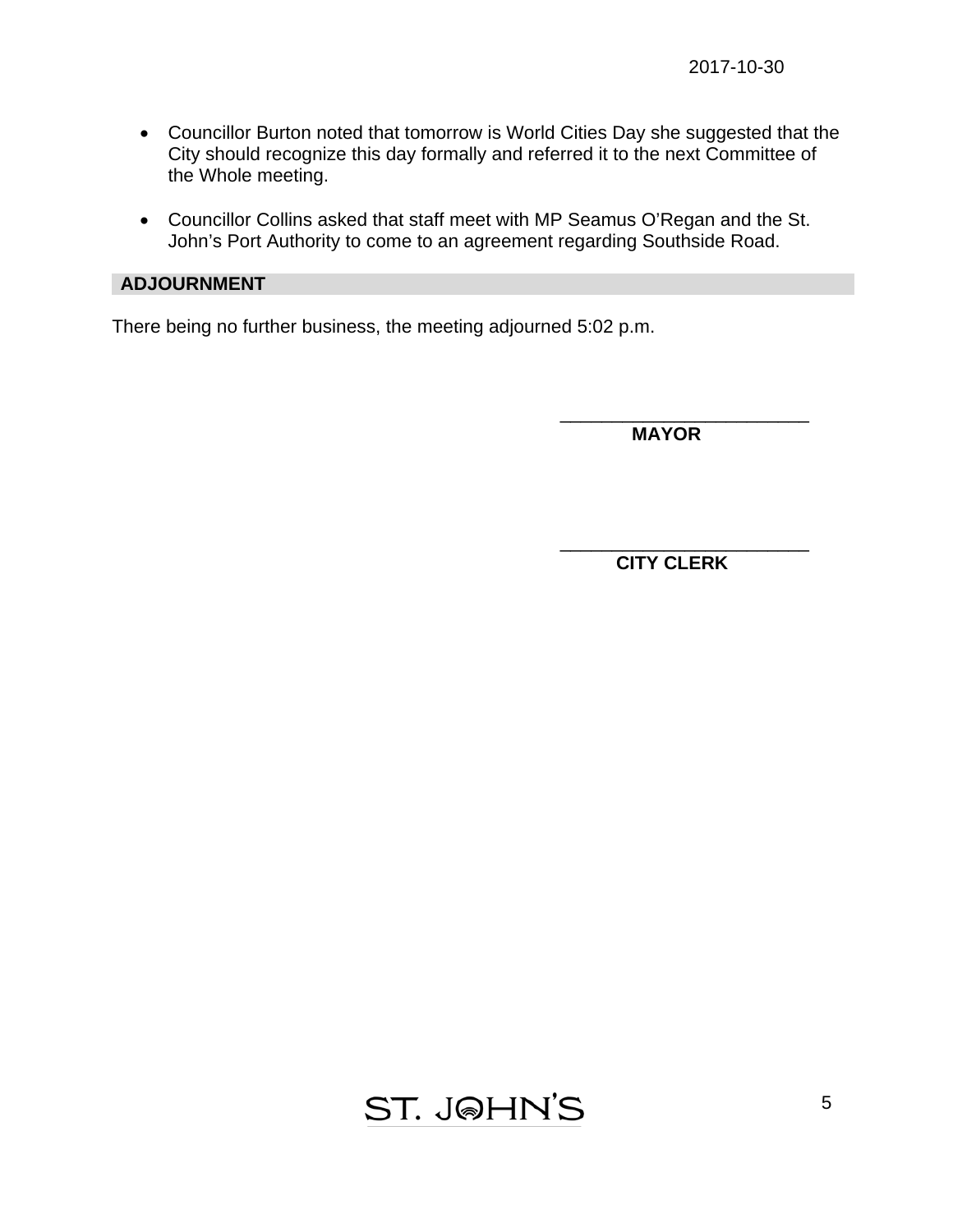## <span id="page-5-0"></span>**REPORTS/RECOMMENDATION**

**Development Committee** 

**October 24, 2017 – 10:00 a.m.** 

## **1. 87 Circular Road - Proposed rear yard variance to create 2 semidetached dwellings - SUB1700031**

It is recommended by the Development Committee that Council approve both the 3% and the 3.5% Rear Yard variances.

## 2. Variance on Lot Area & Establish Building Line - 113 Blackmarsh Road **- DEV1700214**

It is recommended by the Development Committee that Council approve the 3% variance of Lot Area to allow for 1745 square meters as well as re-establish the Building Line at 10m.

**Jason Sinyard Deputy City Manager – Planning, Engineering & Regulatory Services Chairperson**  Branch Committee that Counter - 113 Blacken<br>
Mod by the Development Committee that Counter and allow for 1745 square meters as well as re-establi<br>
Idm.<br>
Mager - Planning, Engineering & Regulatory Services<br>
Additional Model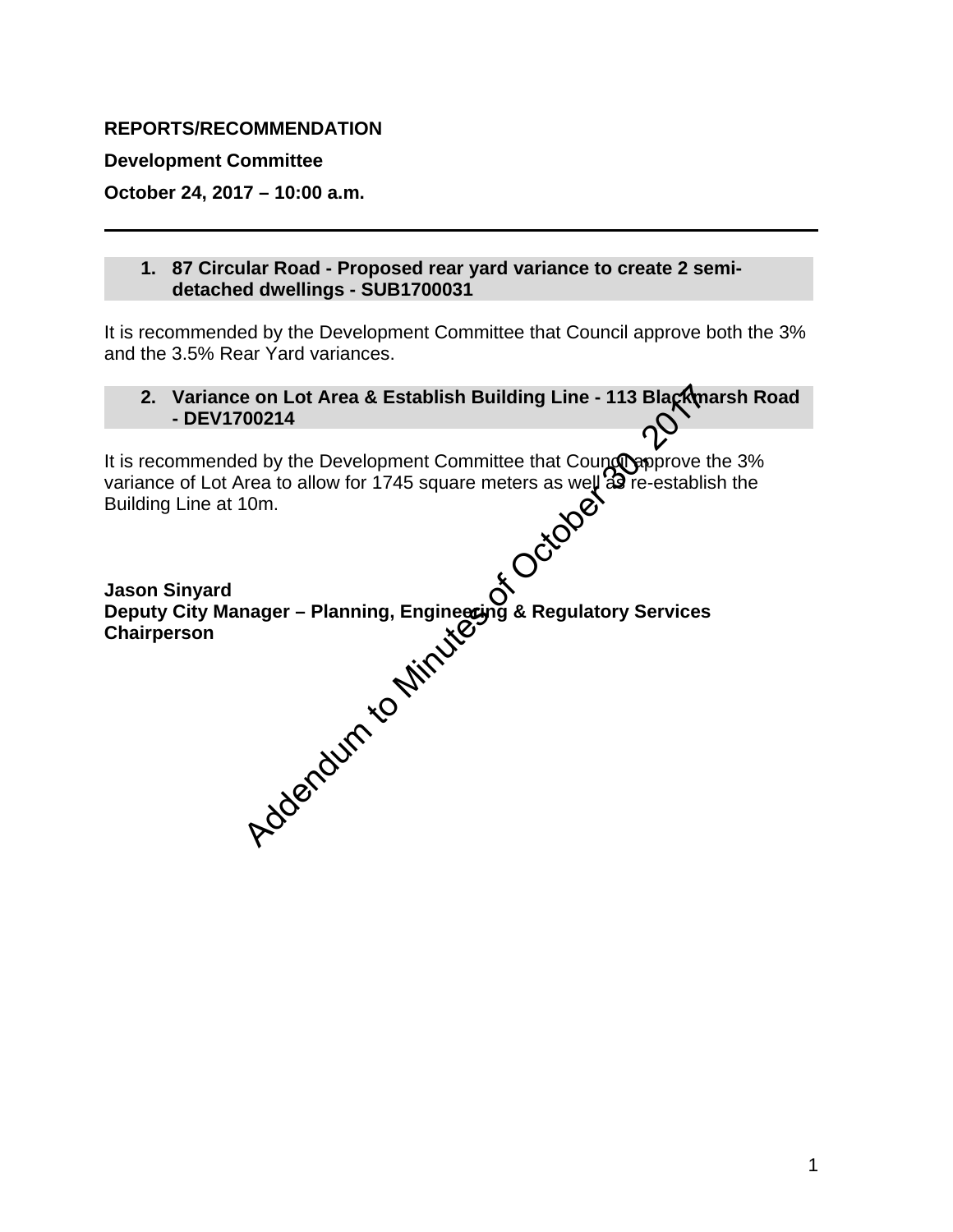# **DEVELOPMENT PERMITS LIST DEPARTMENT OF PLANNING, ENGINEERING AND REGULATORY SERVICES FOR THE PERIOD OF Oct 19, 2017 TO Oct 25, 2017**

<span id="page-6-0"></span>

| Code                                             | Applicant                                                                         | Application                                                                                                                                                                                                              | Location                                                                                          | Ward           | Development<br><b>Officer's Decision</b> | Date       |
|--------------------------------------------------|-----------------------------------------------------------------------------------|--------------------------------------------------------------------------------------------------------------------------------------------------------------------------------------------------------------------------|---------------------------------------------------------------------------------------------------|----------------|------------------------------------------|------------|
| <b>COM</b>                                       | Atlantic<br>Planning &<br>Management<br>Limited                                   | Gas Station, Coffee<br>Shop & Eating<br>Establishment                                                                                                                                                                    | 10 Tailwind Drive<br>1                                                                            |                | Approved                                 | 17-10-19   |
| <b>COM</b>                                       | 10718 Nfld Ltd.                                                                   | Galway CP21A<br>Roundabout 'C'                                                                                                                                                                                           | <b>Southlands</b><br>5<br>Boulevard at Ruth<br>Avenue Interchange                                 |                | Approved                                 | $17-10-20$ |
| AG                                               |                                                                                   | Fill land for Agriculture<br>Use                                                                                                                                                                                         | 43-83 Back Line<br>5                                                                              |                | Approved                                 | $17-10-24$ |
| COM                                              | The Shoppes at<br>Galway                                                          | Subdivide Only of<br>Parcels A & B                                                                                                                                                                                       | Danny Drive @<br>Beaumont Hamel<br>Way                                                            | $\overline{5}$ | Approved                                 | $17-10-25$ |
|                                                  |                                                                                   |                                                                                                                                                                                                                          |                                                                                                   |                |                                          |            |
|                                                  |                                                                                   |                                                                                                                                                                                                                          |                                                                                                   | Ω              |                                          |            |
|                                                  |                                                                                   |                                                                                                                                                                                                                          |                                                                                                   |                |                                          |            |
|                                                  |                                                                                   |                                                                                                                                                                                                                          |                                                                                                   |                |                                          |            |
|                                                  |                                                                                   |                                                                                                                                                                                                                          |                                                                                                   |                |                                          |            |
| <b>RES</b><br><b>COM</b><br>AG<br>$\overline{0}$ | Code Classification:<br>- Residential<br>- Commercial<br>- Agriculture<br>- Other | Nelliger Virtuites of October                                                                                                                                                                                            | <b>Gerard Doran</b><br>Development Supervisor<br>Planning, Engineering and<br>Regulatory Services |                |                                          |            |
| $**$                                             |                                                                                   | This list is issued for information purposes only explicants have been advised in<br>writing of the Development Officer's decision and of their right to appeal any decision<br>to the St. John's Local Board of Appeal. |                                                                                                   |                |                                          |            |
|                                                  |                                                                                   |                                                                                                                                                                                                                          |                                                                                                   |                |                                          |            |
|                                                  |                                                                                   |                                                                                                                                                                                                                          |                                                                                                   |                |                                          |            |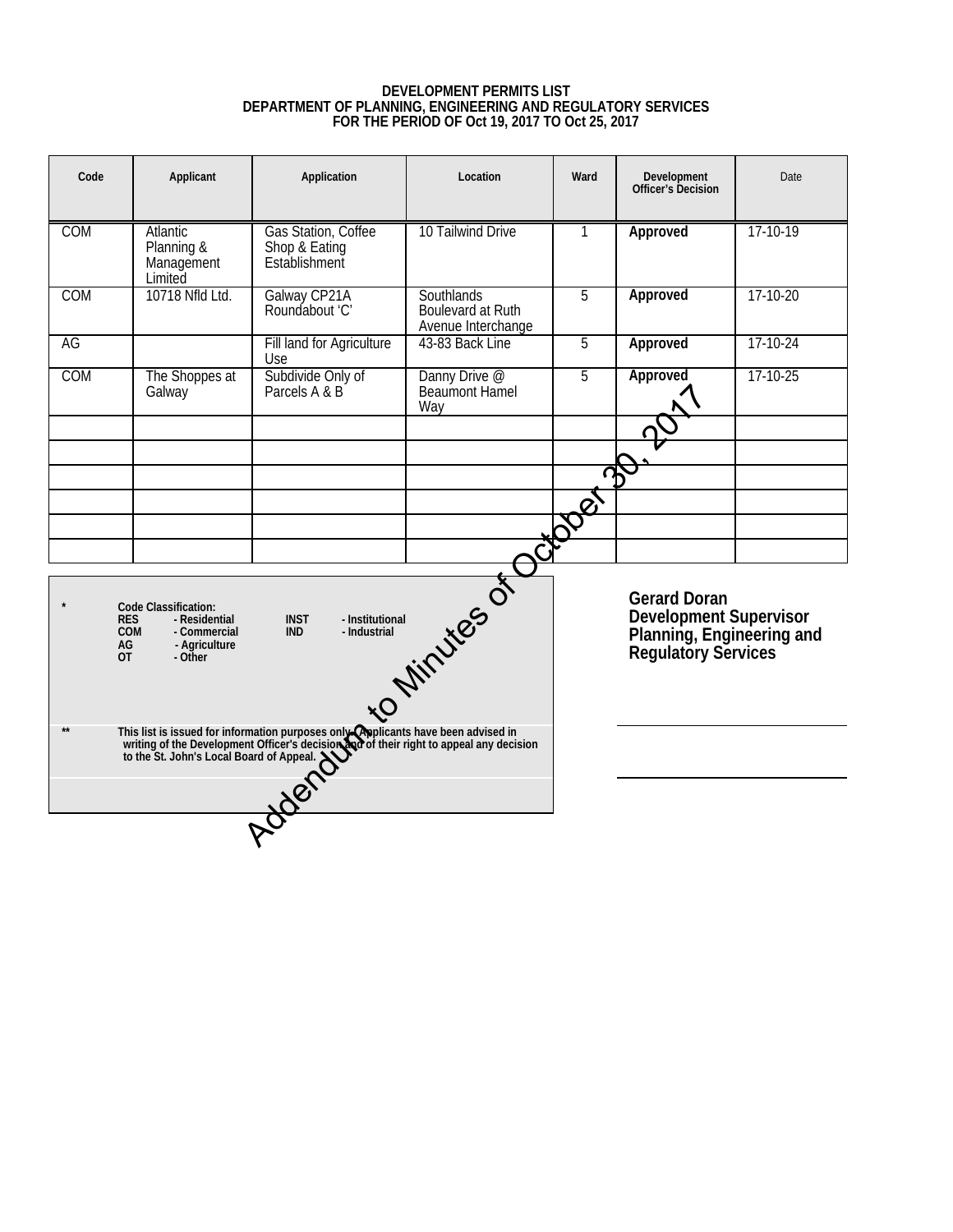# **Building Permits List Council's October 25, 2017 Regular Meeting**

<span id="page-7-0"></span> Permits Issued: 2017/10/19 To 2017/10/25 **Class: Commercial** 10 Pearl Pl, Terror Town Co Place Of Amusement 411 Torbay Rd Co Eating Establishment 146-152 Water St<br>
216-152 Water St<br>
216 November 2016<br>
216 November 2016<br>
216 November 2016<br>
216 November 2016<br>
216 November 2016<br>
216 November 2016<br>
216 November 2016<br>
216 November 2016 Avalon Mall, Nails 1st South Sn Service Shop 115 Kelsey Dr - Jumping Bean Sn Eating Establishment 227 Kenmount Rd Sn Other 655 Topsail Rd Cr Service Shop 11 Elizabeth Ave., Lawton's Rn Clinic 8-10 Rowan Stsuite 301 Rn Office This  $\sqrt{10}$   $\approx$  146,501.00 **Class: Industrial** 85 Messenger Drive No. 1986 No. Recreational Use This Week \$ .00 **Class: Government/Institutional** This Week \$ .00 **Class: Residential** 377-379 Back Line No. Nc Accessory Building 4 Capulet St  $\overline{X}$  Nc Accessory Building 97 Diamond Marsh Dr,  $\text{Lot} \, \text{N9}$  Nc Single Detached Dwelling 125 Diamond Marsh Dr, 126 Nc Single Detached Dwelling 11 Great Southern Dreit Communist No. Semi-Detached Dwelling 13 Great Southern 20 No No Semi-Detached Dwelling 53 Great Souther $\mathcal{D}$  **Dr** Nc Accessory Building 9 Hamel St  $\sum$  Nc Patio Deck 9 Hamel St  $\bigcup$  Nc Accessory Building 144 Higgins Line 144 Higgins 144 Higgins Line 13 Kennedy Rd Nc Accessory Building 15 Leonard J. Cowley St, 328 Nc Single Detached Dwelling 54 Lilac Cres Nc Single Detached Dwelling 7 Lilac Cres Nc Single Detached Dwelling 119 Moss Heather Dr Nc Swimming Pool 32 Oakley Pl **No. 1988** Nc Accessory Building 11 O'driscoll Pl Nc Fence 36 O'reilly St Nc Fence 62 Teakwood Dr Nc Accessory Building 35 Graves St Cr Subsidiary Apartment 33 Colville St Rn Single Detached & Sub.Apt 145 Craigmillar Ave Rn Townhousing 4 Maurice Putt Cres<br>
82 Merrymeeting Rd<br>
Rn Townhousing 82 Merrymeeting Rd<br>84 Merrymeeting Rd<br>Rn Townhousing 84 Merrymeeting Rd 19 Newtown Rd Rn Single Detached Dwelling 11 Oueen's Rd<br>
Rn Townhousing 4 Sussex Pl Rn Single Detached Dwelling Address: The Class: The Class of Class of Class (Secretions)<br>
This Week & Class: Covernment/Informations)<br>
Class: Government/Informational<br>
Class: Government/Informational<br>
Class: Government/Informational<br>
Class: Governmen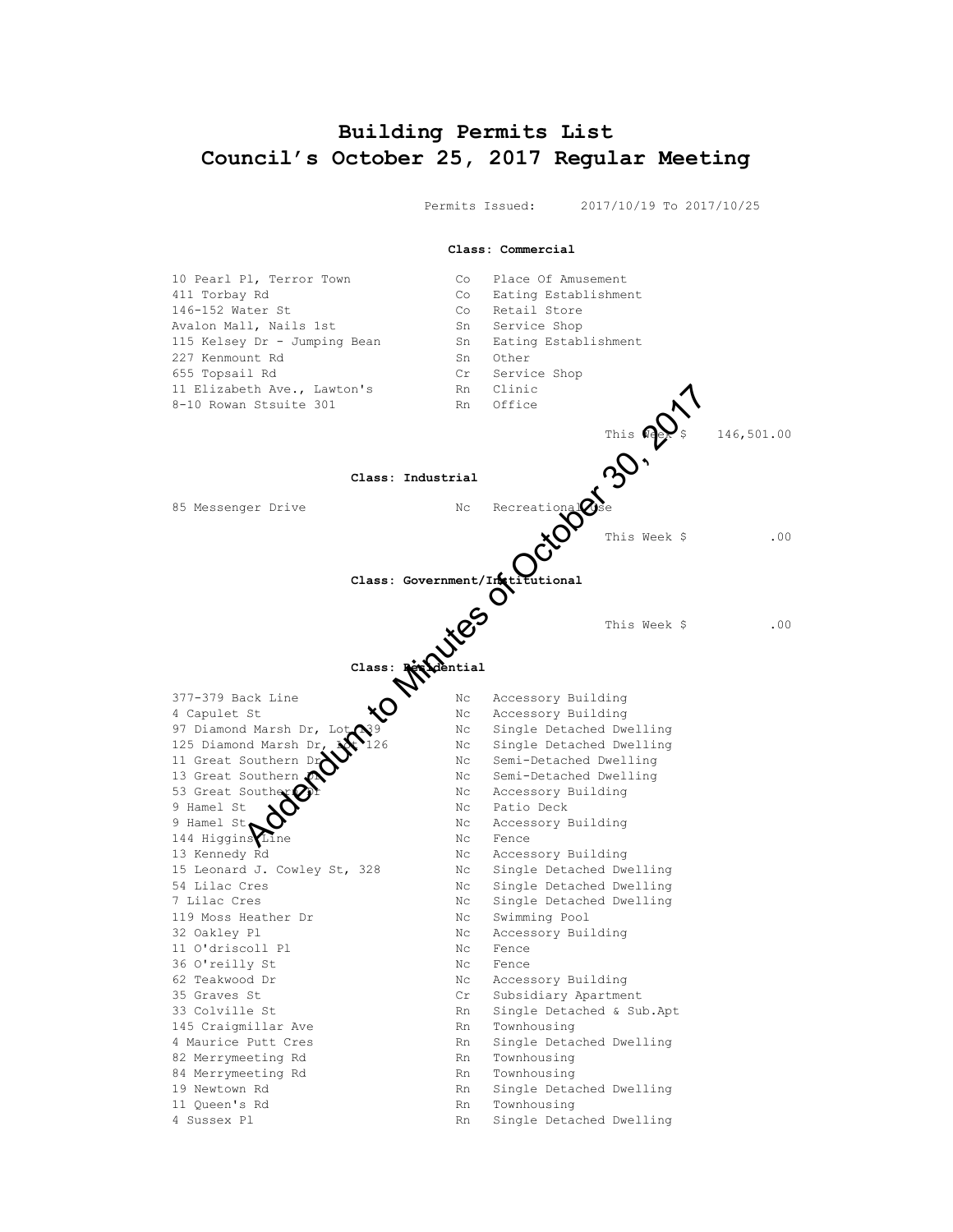| 12 Young St         | Rn Single Detached Dwelling  |
|---------------------|------------------------------|
| 8 Greenspond Dr     | Sw Single Detached & Sub.Apt |
| 17 Larch Pl         | Sw Single Detached Dwelling  |
| 479 Newfoundland Dr | Sw Single Detached Dwelling  |
|                     |                              |

This Week \$ 1,361,850.00

**Class: Demolition**

55 Fleming St Dm Single Detached Dwelling

This Week \$ 10,000.00



| DATE COMPARISONS<br>YEAR <sup>®</sup>                        |                    |                  |                      |  |  |  |  |  |
|--------------------------------------------------------------|--------------------|------------------|----------------------|--|--|--|--|--|
|                                                              | October 30, 2017   |                  |                      |  |  |  |  |  |
| TYPE                                                         |                    | 2017             | $%$ VARIANCE $(+/-)$ |  |  |  |  |  |
| Commercial                                                   | \$109, 144, 876.00 | \$136,929,021.00 | 25                   |  |  |  |  |  |
| Industrial                                                   | \$0.00             | \$5,100.00       | 100                  |  |  |  |  |  |
| Government/Institutional                                     | \$6,042,584.00     | \$1,337,200.00   | $-78$                |  |  |  |  |  |
| Residential                                                  | \$62,560,221.00    | \$76,285,532.00  | 22                   |  |  |  |  |  |
| Repairs                                                      | \$3,960,598.00     | \$3,035,448.00   | $-23$                |  |  |  |  |  |
| Housing Units (1 & $\blacktriangleright$<br>Family Dwelling) | 196                | 170              |                      |  |  |  |  |  |
| <b>TOTAL</b>                                                 | \$181,708,279.00   | \$217,592,301.00 | 20                   |  |  |  |  |  |

Respectfully Submitted,

Jason Sinyard, P. Eng., MBA Deputy City Manager Planning, Engineering & Regulatory Services